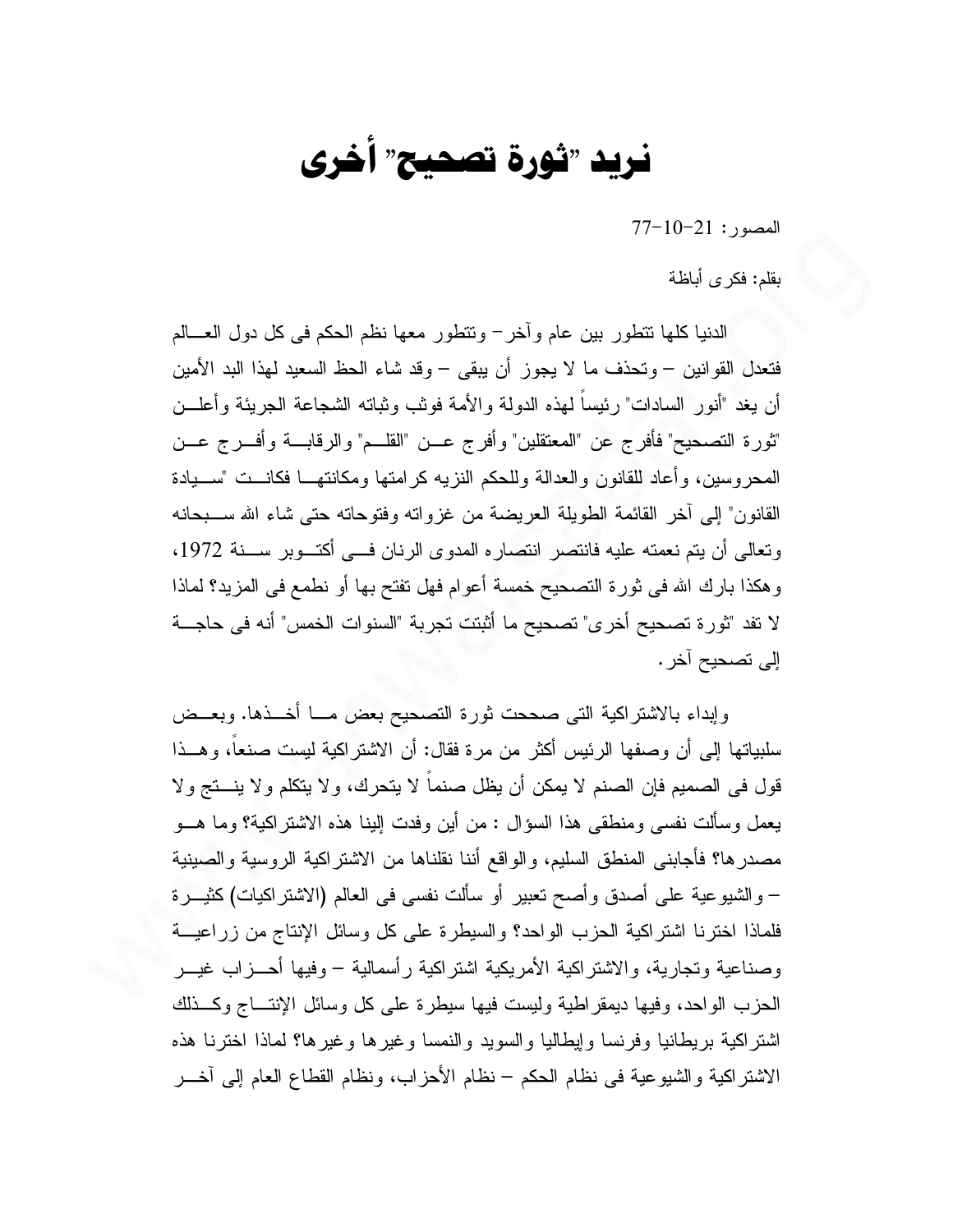القائمة؟ ثور ة التصحيح الأخر ي التي نريدها، والتي تطالب بها تعــدل أول مـــا تعــدل اشتراكيتنا المستوردة من "موسكو" وبكين ودول أوربا الشرقية؟؟

أخشى ما أخشاه أن يقال عنا أن الاشتراكية التي اخترناها في اشتراكية رأسمالية "محتكرة" أليست هي التي وضعت يدها على كل وسائل الإنتاج بأسم القطاع العام؟ ألبست هي التي تصنع وتصدر وتستورد؟ ألبست هي التي تشتري من الفلاحين والقطن والأرز والقصب ونبيعها بأسعار عالمية مرتفعة؟ وإذن فلا بد أن نعالج "ثورة التصحيح الأخرى" هذا الوضع فتفرج عن القطاع الخاص، ونمنحه من القوة بعض ما منحته للقطاع العام– وتفسير الضمانات اللازمة لكيلا يستغل ولا يحتكر؟! خذ مثلاً: ما هو الانفتاح؟ وهو فتح الأبواب على مصاريعها لاستثمار رؤوس الأموال الأجنبية مع منحها الامتيازات الهامة الجوهرية مما يطمئنها على استمرارها وأرباحها؟ أليست الدول العربية والأجنبية التي أقبلت على هذا الانفتاح الواسع النطاق " فطاعاً خاصاً" لا "قطاعاً عاماً، ولماذا يحرم المصريون المستثمرون من مثل هذه المزايا فيكون هناك "قطاع خاص أجنبي" ولا يكون هناك في قوته وإنتاجه "قطاع خاص مصري".

ثورة تصحيح 15 مايو سنة 1971 فقررت "إقامة الأحزاب" وإنما حصرتها وحاصرتها بنطاق الاتحاد الاشتراكي؟ أو ما قبل في نطاق مبادئ ثورة بوليه الستة .. ونكون أشجع من هذا إذا قلنا لماذا لا نشمل ثورة التصحيح الأخرى التي نريدها المبادئ الستة نفسها ؟؟ هل في العالم كله ما يمنع أي حزب من أن يعدل الدستور، وهو أبو القوانين وله قدسيته فكيف نحرم الأحزاب من تعديل الدستور إذا كان يشمل هذه المبادئ الستة أو ما هو من مواليدها؟ أي دستور في العالم غير قابل للتعديل؟ ولماذا هذا الحصر وهذا الحصاد؟ أخشى أن نكون إقامة الأحزاب على هذا الشكل غير منتجة، وغير سليمة وحسبنا ما سمعناه من الندوات التليفزيونية الخمس من صدام وارتطام بين ممثلي الأحزاب الثلاثة إلى أن خرجنا من هذه الندوات وكأننا لم نفهم شيئاً، أو فهمنا شيئاً مشوشاً لا ينتهي إلى تحديد واستقرار؟! .. لماذا لا تعالج "ثورة التصحيح الأخرى" التي " تطالب بها مبدأ الـــ 50% للفلاحين وللعمال، ونحن الدولة الوحيدة التي قررت هذا القرار في العالم كله؟ ولماذا لا نحد من التعليم المجاني العالمي وقد أصبح من أكثر الزحام الاحتشاد غير منتج؟ أو هبط بمستوى التعليم هبوطا ملحوظا وإلى متى؟ ولماذا يستمر "الإصلاح الزراعي" أبديا وخالدا مع أن المستأجرين أصبحوا في الواقع ملاكا بعد